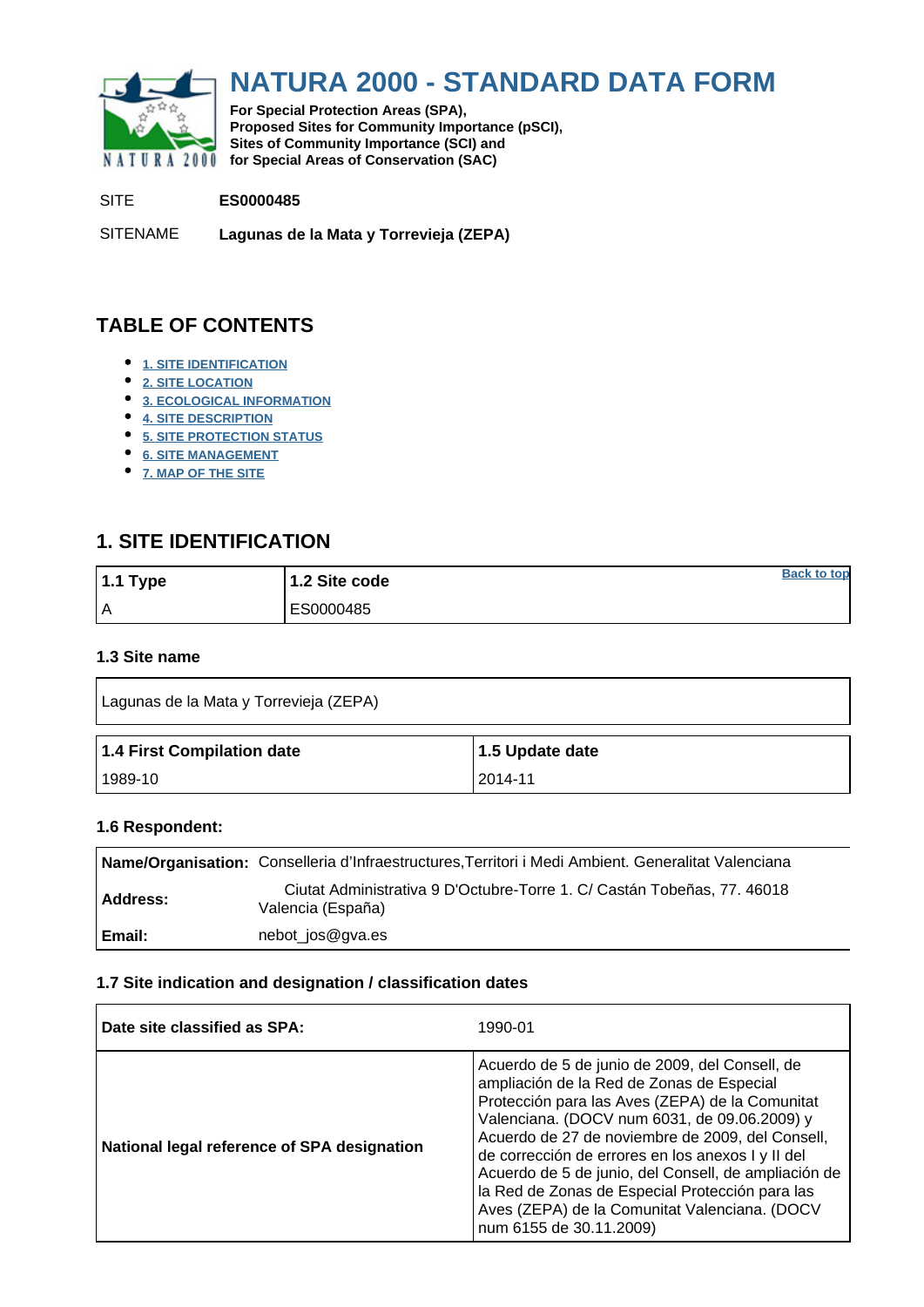# <span id="page-1-0"></span>**2. SITE LOCATION**

**Longitude** -0.7031 **Latitude** 38.0103

**2.1 Site-centre location [decimal degrees]:**

### **2.2 Area [ha]: 2.3 Marine area [%]**

3731.57 0.0

### **2.4 Sitelength [km]:**

0.0

### **2.5 Administrative region code and name**

| <b>NUTS level 2 code</b> | <b>Region Name</b>   |
|--------------------------|----------------------|
| ES52                     | Comunidad Valenciana |

### **2.6 Biogeographical Region(s)**

Mediterranean (0.0 %)

# <span id="page-1-1"></span>**3. ECOLOGICAL INFORMATION**

#### **3.1 Habitat types present on the site and assessment for them**

**[Back to top](#page-0-0)**

| <b>Annex I Habitat types</b> |                                                                    |  |                        |                |       | <b>Site assessment</b> |                                   |                     |                |  |  |  |  |
|------------------------------|--------------------------------------------------------------------|--|------------------------|----------------|-------|------------------------|-----------------------------------|---------------------|----------------|--|--|--|--|
| Code                         | <b>Cover</b><br>Cave<br><b>NP</b><br><b>PF</b><br>[number]<br>[ha] |  | <b>Data</b><br>quality | <b>A B C D</b> | A B C |                        |                                   |                     |                |  |  |  |  |
|                              |                                                                    |  |                        |                |       | Representativity       | <b>Relative</b><br><b>Surface</b> | <b>Conservation</b> | Globa          |  |  |  |  |
| 1150B                        |                                                                    |  | 2425.5205              |                | G     | A                      | $\mathsf C$                       | A                   | A              |  |  |  |  |
| 1310B                        |                                                                    |  | 74.6314                |                | G     | A                      | C                                 | A                   | $\overline{A}$ |  |  |  |  |
| 1410B                        |                                                                    |  | 74.6314                |                | G     | B                      | $\mathsf C$                       | B                   | B              |  |  |  |  |
| 1420B                        |                                                                    |  | 522.4198               |                | G     | A                      | B                                 | A                   | Α              |  |  |  |  |
| 1430B                        |                                                                    |  | 37.3157                |                | G     | B                      | $\mathsf C$                       | B                   | B              |  |  |  |  |
| 1510B                        |                                                                    |  | 261.2099               |                | G     | A                      | B                                 | A                   | A              |  |  |  |  |
| 5330H                        |                                                                    |  | 149.2628               |                | G     | B                      | C                                 | B                   | B              |  |  |  |  |

**[Back to top](#page-0-0)**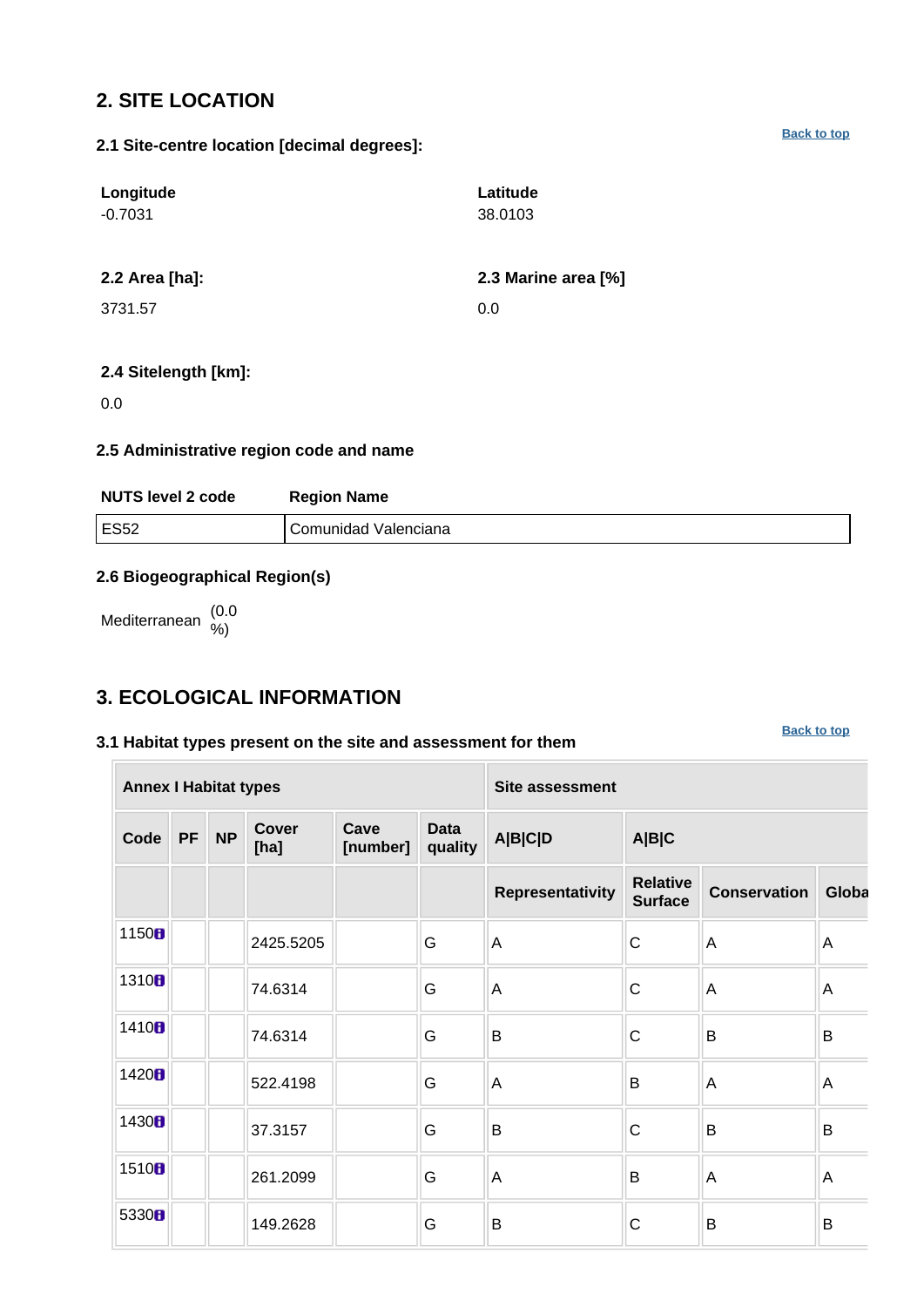- **PF:** for the habitat types that can have a non-priority as well as a priority form (6210, 7130, 9430) enter "X" in the column PF to indicate the priority form.
- **NP:** in case that a habitat type no longer exists in the site enter: x (optional)
- **Cover:** decimal values can be entered
- **Caves:** for habitat types 8310, 8330 (caves) enter the number of caves if estimated surface is not available.
- **Data quality:** G = 'Good' (e.g. based on surveys); M = 'Moderate' (e.g. based on partial data with some extrapolation);  $P = 'Poor'$  (e.g. rough estimation)

#### **3.2 Species referred to in Article 4 of Directive 2009/147/EC and listed in Annex II of Directive 92/43/EEC and site evaluation for them**

| <b>Species</b> |      |                                     |              |           |              |             | <b>Population in the site</b> | <b>Site assessment</b> |              |         |         |       |      |      |
|----------------|------|-------------------------------------|--------------|-----------|--------------|-------------|-------------------------------|------------------------|--------------|---------|---------|-------|------|------|
| G              | Code | <b>Scientific</b><br><b>Name</b>    | $\mathbf{s}$ | <b>NP</b> | T            | <b>Size</b> |                               | <b>Unit</b>            | Cat.         | D.qual. | A B C D | A B C |      |      |
|                |      |                                     |              |           |              | Min         | <b>Max</b>                    |                        |              |         | Pop.    | Con.  | Iso. | Glo. |
| B              | A293 | <b>Acrocephalus</b><br>melanopogon  |              |           | p            |             |                               |                        | $\mathsf{P}$ |         | D       |       |      |      |
| В              | A168 | <b>Actitis</b><br>hypoleucos        |              |           | $\mathbf C$  |             |                               |                        | $\mathsf{R}$ |         | D       |       |      |      |
| B              | A056 | <b>Anas clypeata</b>                |              |           | W            |             | 44                            | İ                      |              | G       | D       |       |      |      |
| В              | A052 | <b>Anas crecca</b>                  |              |           | W            |             | 10                            | İ                      |              | G       | D       |       |      |      |
| B              | A053 | <b>Anas</b><br>platyrhynchos        |              |           | r            |             | 9                             | p                      |              | G       | D       |       |      |      |
| B              | A053 | <b>Anas</b><br>platyrhynchos        |              |           | W            |             | 93                            | j                      |              | G       | D       |       |      |      |
| B              | A051 | <b>Anas strepera</b>                |              |           | $\mathbf{C}$ |             |                               |                        | $\mathsf{R}$ |         | D       |       |      |      |
| B              | A043 | <b>Anser anser</b>                  |              |           | W            |             | 1                             | İ                      |              | G       | D       |       |      |      |
| B              | A028 | <b>Ardea cinerea</b>                |              |           | W            | 3           | 9                             | İ                      |              | G       | D       |       |      |      |
| B              | A029 | Ardea purpurea                      |              |           | $\mathbf{C}$ |             |                               |                        | $\mathsf R$  |         | D       |       |      |      |
| B              | A024 | <b>Ardeola</b><br>ralloides         |              |           | $\mathbf C$  |             |                               |                        | $\mathsf{R}$ |         | D       |       |      |      |
| B              | A169 | <b>Arenaria</b><br><b>interpres</b> |              |           | W            | 12          | 12                            | j                      |              | G       | D       |       |      |      |
| B              | A059 | <b>Aythya ferina</b>                |              |           | $\mathbf{C}$ |             |                               |                        | R            |         | D       |       |      |      |
| В              | A025 | <b>Bubulcus ibis</b>                |              |           | $\mathbf{C}$ |             |                               |                        | $\mathsf{R}$ |         | D       |       |      |      |
| B              | A133 | <b>Burhinus</b><br>oedicnemus       |              |           | W            | 34          | 261                           | j                      |              | G       | D       |       |      |      |
| B              | A133 | <b>Burhinus</b><br>oedicnemus       |              |           | r            |             | 8                             | p                      |              | G       | D       |       |      |      |
| B              | A243 | <b>Calandrella</b><br>brachydactyla |              |           | r            |             |                               |                        | P            |         | D       |       |      |      |
| В              | A144 | <b>Calidris alba</b>                |              |           | W            | $\vert$ 1   | 36                            | li                     |              | G       | D       |       |      |      |
| В              | A149 | <b>Calidris alpina</b>              |              |           | W            | 4           | 438                           | İ                      |              | G       | D       |       |      |      |
| В              | A145 | <b>Calidris minuta</b>              |              |           | W            | 42          | 258                           | j                      |              | G       | D       |       |      |      |
| B              | A224 | <b>Caprimulgus</b><br>europaeus     |              |           | r            |             |                               |                        | P            |         | D       |       |      |      |
|                |      | <b>Charadrius</b>                   |              |           |              |             |                               |                        |              |         |         |       |      |      |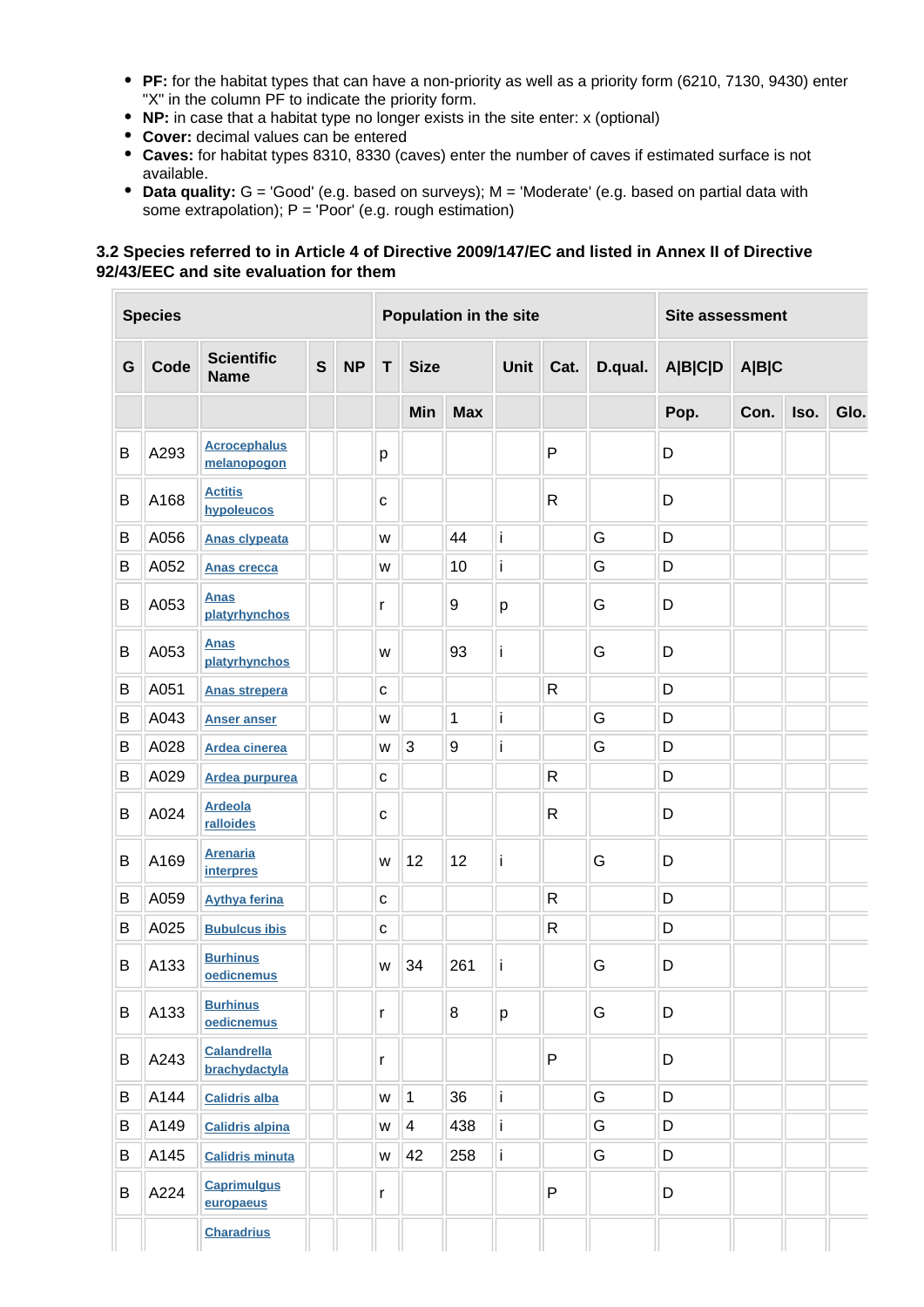| B | A138 | alexandrinus                      | $\mathsf{r}$ | 81                      | 132            | p            |              | G | B            | B | $\mathsf C$  | B |
|---|------|-----------------------------------|--------------|-------------------------|----------------|--------------|--------------|---|--------------|---|--------------|---|
| B | A138 | <b>Charadrius</b><br>alexandrinus | W            | 5                       | 202            | ï            |              | G | B            | B | $\mathsf{C}$ | B |
| B | A136 | <b>Charadrius</b><br>dubius       | r            |                         | 5              | p            |              | G | D            |   |              |   |
| B | A136 | <b>Charadrius</b><br>dubius       | $\mathbf C$  |                         |                |              | $\mathsf{R}$ |   | D            |   |              |   |
| B | A137 | <b>Charadrius</b><br>hiaticula    | $\mathbf C$  |                         |                |              | $\mathsf{R}$ |   | D            |   |              |   |
| B | A196 | <b>Chlidonias</b><br>hybridus     | r            |                         | 13             | p            |              | G | D            |   |              |   |
| B | A197 | <b>Chlidonias niger</b>           | $\mathbf{C}$ |                         |                |              | $\mathsf{R}$ |   | D            |   |              |   |
| B | A081 | <b>Circus</b><br>aeruginosus      | W            |                         | 5              | ï            |              | G | D            |   |              |   |
| B | A084 | <b>Circus</b><br>pygargus         | r            | 3                       | 10             | $\mathsf{p}$ |              | G | D            |   |              |   |
| B | A231 | <b>Coracias</b><br>garrulus       | r            |                         |                |              | $\mathsf{R}$ |   | D            |   |              |   |
| B | A026 | Egretta garzetta                  | W            |                         | 3              | ï            |              | G | D            |   |              |   |
| B | A125 | <b>Fulica atra</b>                | W            |                         |                | İ            |              | G | D            |   |              |   |
| B | A245 | <b>Galerida theklae</b>           | p            |                         |                |              | $\sf P$      |   | D            |   |              |   |
| B | A153 | Gallinago<br>gallinago            | W            | $\overline{\mathbf{4}}$ | 11             | ï            |              | G | D            |   |              |   |
| B | A189 | Gelochelidon<br>nilotica          | $\mathsf{r}$ |                         | 96             | p            |              | G | $\mathsf{C}$ | B | $\mathsf C$  | B |
| B | A131 | <b>Himantopus</b><br>himantopus   | $\mathsf{r}$ | $\overline{2}$          | 184            | p            |              | G | D            |   |              |   |
| B | A131 | <b>Himantopus</b><br>himantopus   | W            |                         | 70             | j            |              | G | D            |   |              |   |
| B | A181 | Larus audouinii                   | $\mathsf{r}$ |                         | 700            | p            |              | G | B            | B | $\mathbf C$  | B |
| B | A181 | Larus audouinii                   | W            | $\sqrt{3}$              | 420            | i.           |              | G | B            | B | $\mathsf{C}$ | B |
| B | A459 | Larus<br>cachinnans               | W            | 6                       | 77             | li.          |              | G | $\mathsf D$  |   |              |   |
| B | A459 | Larus<br>cachinnans               | r            |                         | $\overline{4}$ | p            |              | G | D            |   |              |   |
| B | A183 | <b>Larus fuscus</b>               | W            | 16                      | 41             | İ            |              | G | $\mathsf D$  |   |              |   |
| B | A180 | Larus genei                       | W            |                         | 243            | ï            |              | G | $\mathsf A$  | B | $\mathsf C$  | B |
| B | A180 | Larus genei                       | r            | 28                      | 431            | p            |              | G | $\mathsf A$  | Β | ${\bf C}$    | Β |
| B | A176 | <b>Larus</b><br>melanocephalus    | r            |                         | $\mathbf{1}$   | p            |              | G | D            |   |              |   |
| B | A176 | Larus<br>melanocephalus           | W            |                         | 20             | li.          |              | G | $\mathsf D$  |   |              |   |
| B | A179 | <b>Larus</b><br>ridibundus        | W            | 435                     | 1528           | -i           |              | G | $\mathbf C$  | B | $\mathsf C$  | B |
| B | A179 | <b>Larus</b><br>ridibundus        | r            |                         | 90             | p            |              | G | $\mathsf C$  | B | $\mathbf C$  | B |
| B | A157 | Limosa<br>lapponica               | $\mathbf{C}$ |                         |                |              | $\mathsf{R}$ |   | D            |   |              |   |
|   |      |                                   |              |                         |                |              |              |   |              |   |              |   |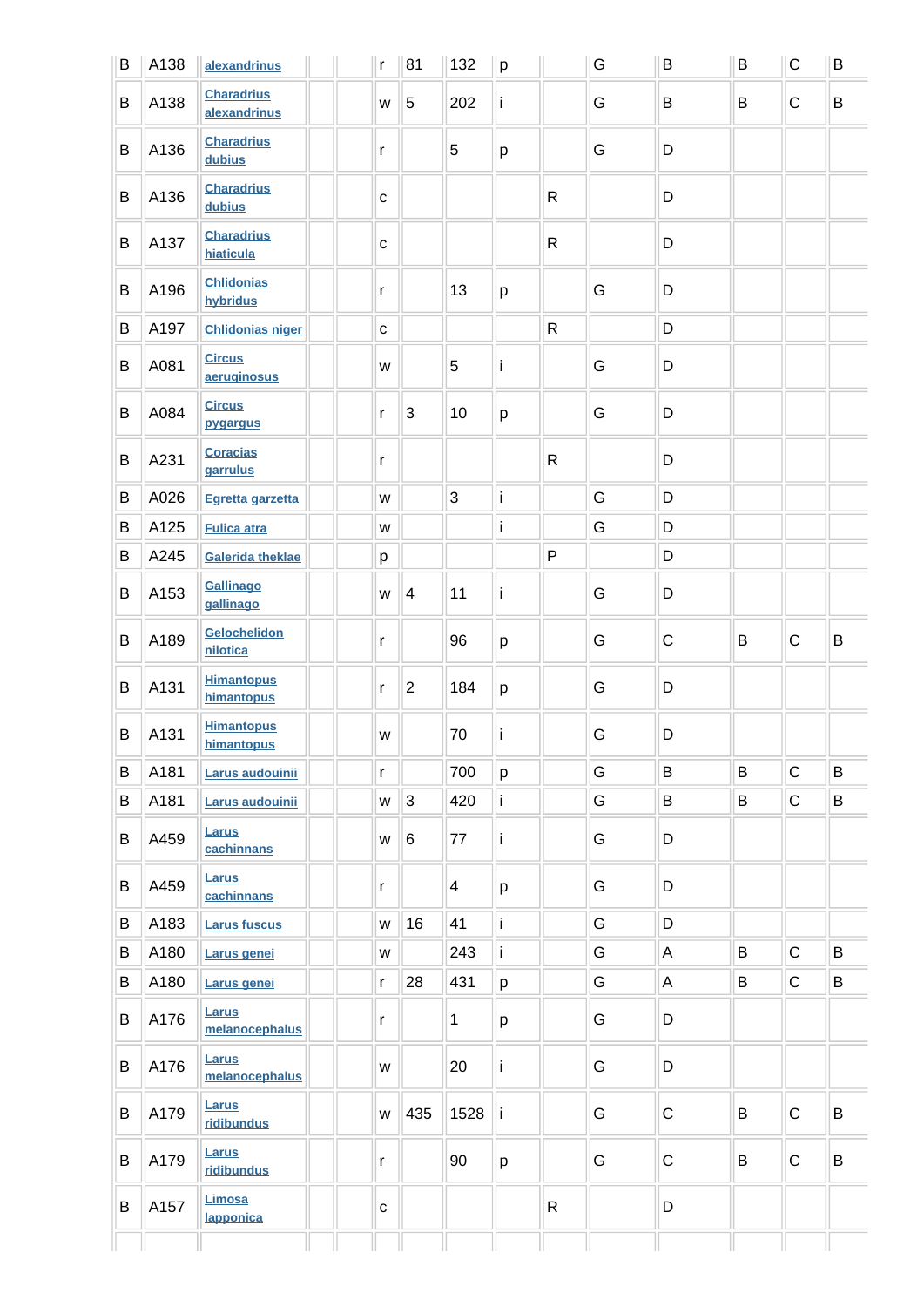| B | A156 | Limosa limosa                         | $\mathbf{C}$ |                |                |    | ${\sf R}$    |   | D              |   |             |   |
|---|------|---------------------------------------|--------------|----------------|----------------|----|--------------|---|----------------|---|-------------|---|
| B | A272 | Luscinia<br>svecica                   | W            |                |                |    | $\mathsf{R}$ |   | D              |   |             |   |
| B | A057 | <b>Marmaronetta</b><br>angustirostris | $\mathbf C$  |                |                |    | $\vee$       |   | D              |   |             |   |
| B | A242 | Melanocorypha<br>calandra             | p            |                |                |    | $\mathsf{P}$ |   | D              |   |             |   |
| B | A058 | <b>Netta rufina</b>                   | $\mathbf{C}$ |                |                |    | $\mathsf R$  |   | D              |   |             |   |
| B | A160 | <b>Numenius</b><br>arquata            | W            | 3              | 3              | ï  |              | G | D              |   |             |   |
| B | A071 | Oxyura<br>leucocephala                | $\mathbf{C}$ |                |                |    | $\vee$       |   | D              |   |             |   |
| B | A094 | <b>Pandion</b><br>haliaetus           | W            | 1              | 3              | ï  |              | G | D              |   |             |   |
| B | A017 | Phalacrocorax<br>carbo                | W            | 29             | 53             | ï  |              | G | D              |   |             |   |
| B | A151 | <b>Philomachus</b><br>pugnax          | W            | $\overline{c}$ | $\overline{c}$ | İ  |              | G | D              |   |             |   |
| B | A035 | <b>Phoenicopterus</b><br>ruber        | W            |                | 187            | İ  |              | G | D              |   |             |   |
| B | A140 | <b>Pluvialis</b><br>apricaria         | W            | 158            | 359            | İ  |              | G | D              |   |             |   |
| B | A141 | <b>Pluvialis</b><br>squatarola        | W            | 8              | 35             | İ  |              | G | D              |   |             |   |
| B | A008 | <b>Podiceps</b><br>nigricollis        | W            |                | 1212           | ۱i |              | G | D              |   |             |   |
| B | A124 | <b>Porphyrio</b><br>porphyrio         | p            |                | 1              | p  |              | G | D              |   |             |   |
| B | A132 | <b>Recurvirostra</b><br>avosetta      | W            |                | 32             | j  |              | G | $\mathsf{C}$   | Α | $\mathsf C$ | B |
| B | A132 | Recurvirostra<br>avosetta             | $\mathsf{r}$ |                | 146            | p  |              | G | $\overline{C}$ | Α | $\mathsf C$ | B |
| B | A195 | <b>Sterna albifrons</b>               | $\mathsf{r}$ | 25             | 109            | p  |              | G | $\mathsf C$    | B | $\mathbf C$ | B |
| B | A193 | <b>Sterna hirundo</b>                 | $\mathsf{r}$ | 33             | 601            | p  |              | G | B              | B | $\mathbf C$ | B |
| B | A191 | <b>Sterna</b><br>sandvicensis         | r            |                | 33             | p  |              | G | D              |   |             |   |
| B | A302 | Sylvia undata                         | r            |                | 13             | p  |              | G | D              |   |             |   |
| B | A302 | Sylvia undata                         | p            |                |                |    | $\mathsf{P}$ |   | D              |   |             |   |
| B | A004 | <b>Tachybaptus</b><br>ruficollis      | W            |                | 3              | ï  |              | G | D              |   |             |   |
| B | A048 | <b>Tadorna</b><br>tadorna             | r            |                | 3              | p  |              | G | C              | B | $\mathsf C$ | B |
| B | A048 | <b>Tadorna</b><br>tadorna             | W            | 1              | 649            | İ  |              | G | C              | B | $\mathsf C$ | B |
| B | A161 | <b>Tringa</b><br>erythropus           | $\mathbf{C}$ |                |                |    | $\mathsf{R}$ |   | D              |   |             |   |
| B | A166 | <b>Tringa glareola</b>                | $\mathbf{C}$ |                |                |    | $\mathsf{R}$ |   | D              |   |             |   |
| B | A164 | <b>Tringa nebularia</b>               | $\mathbf C$  |                |                |    | ${\sf R}$    |   | D              |   |             |   |
|   |      | <b>Tringa</b>                         |              |                |                |    |              |   |                |   |             |   |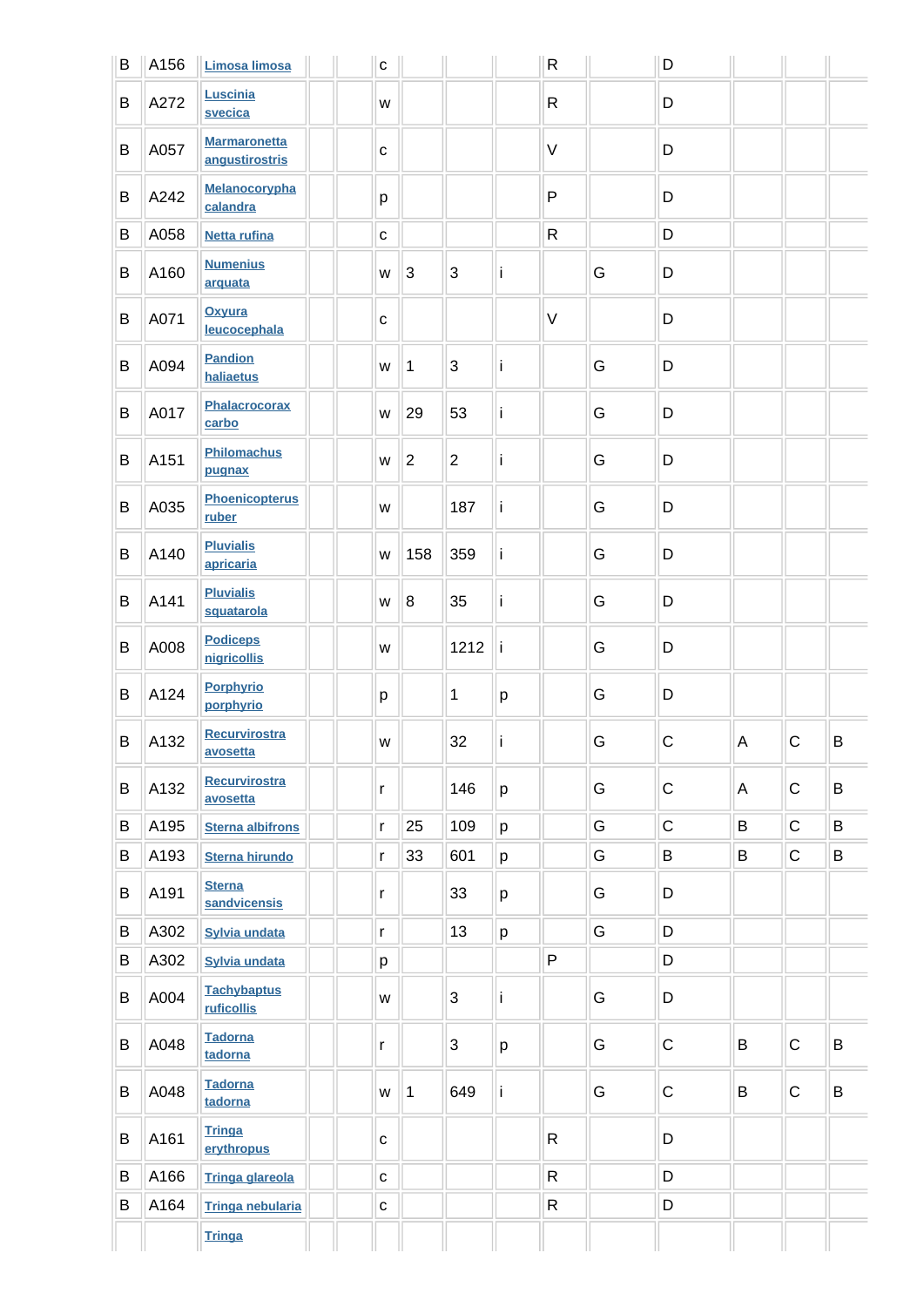| B | A165 | ochropus                    | C |   |    | R |   |  |  |
|---|------|-----------------------------|---|---|----|---|---|--|--|
| B | A162 | <b>Tringa totanus</b>       |   |   |    |   | G |  |  |
| B | A162 | <b>Tringa totanus</b>       | W | 5 | 12 |   | G |  |  |
| B | A142 | <b>Vanellus</b><br>vanellus | W |   | 16 |   | G |  |  |

- **Group:**  $A =$  Amphibians,  $B =$  Birds,  $F =$  Fish,  $I =$  Invertebrates,  $M =$  Mammals,  $P =$  Plants,  $R =$  Reptiles
- **S:** in case that the data on species are sensitive and therefore have to be blocked for any public access enter: yes
- **NP:** in case that a species is no longer present in the site enter: x (optional)
- **Type:** p = permanent, r = reproducing, c = concentration, w = wintering (for plant and non-migratory species use permanent)
- Unit: i = individuals, p = pairs or other units according to the Standard list of population units and codes in accordance with Article 12 and 17 reporting (see **[reference portal](http://bd.eionet.europa.eu/activities/Natura_2000/reference_portal)**)
- **Abundance categories (Cat.):** C = common, R = rare, V = very rare, P = present to fill if data are deficient (DD) or in addition to population size information
- **Data quality:** G = 'Good' (e.g. based on surveys); M = 'Moderate' (e.g. based on partial data with some extrapolation); P = 'Poor' (e.g. rough estimation); VP = 'Very poor' (use this category only, if not even a rough estimation of the population size can be made, in this case the fields for population size can remain empty, but the field "Abundance categories" has to be filled in)

| <b>Species</b> |             |                                  |              |           |             | Population in the site | <b>Motivation</b> |                |                                |              |                     |   |              |   |
|----------------|-------------|----------------------------------|--------------|-----------|-------------|------------------------|-------------------|----------------|--------------------------------|--------------|---------------------|---|--------------|---|
| <b>Group</b>   | <b>CODE</b> | <b>Scientific</b><br><b>Name</b> | $\mathbf{s}$ | <b>NP</b> | <b>Size</b> |                        | Unit<br>Cat.      |                | <b>Species</b><br><b>Annex</b> |              | Other<br>categories |   |              |   |
|                |             |                                  |              |           | Min         | <b>Max</b>             |                   | <b>C R V P</b> | IV                             | $\mathsf{V}$ | $\mathsf{A}$        | B | $\mathbf{C}$ | D |
| P              |             | Limonium<br>caesium              |              |           |             |                        |                   |                |                                |              |                     | X |              |   |
| P              |             | Limonium<br>furfuraceum          |              |           |             |                        |                   |                |                                |              |                     | X |              |   |
| P              |             | Limonium<br>parvibracteatum      |              |           |             |                        |                   |                |                                |              |                     | X |              |   |

#### **3.3 Other important species of flora and fauna (optional)**

- **Group:** A = Amphibians, B = Birds, F = Fish, Fu = Fungi, I = Invertebrates, L = Lichens, M = Mammals,  $P =$  Plants,  $R =$  Reptiles
- **CODE:** for Birds, Annex IV and V species the code as provided in the reference portal should be used in addition to the scientific name
- **S:** in case that the data on species are sensitive and therefore have to be blocked for any public access enter: yes
- **NP:** in case that a species is no longer present in the site enter: x (optional)
- $\bullet$  Unit:  $i =$  individuals,  $p =$  pairs or other units according to the standard list of population units and codes in accordance with Article 12 and 17 reporting, (see **[reference portal](http://bd.eionet.europa.eu/activities/Natura_2000/reference_portal)**)
- **Cat.:** Abundance categories: C = common, R = rare, V = very rare, P = present
- **Motivation categories: IV, V:** Annex Species (Habitats Directive), **A:** National Red List data; **B:** Endemics; **C:** International Conventions; **D:** other reasons

# <span id="page-5-0"></span>**4. SITE DESCRIPTION**

#### **4.1 General site character**

#### **[Back to top](#page-0-0)**

| <b>Habitat class</b> | % Cover |
|----------------------|---------|
| N03                  | 20.0    |
|                      |         |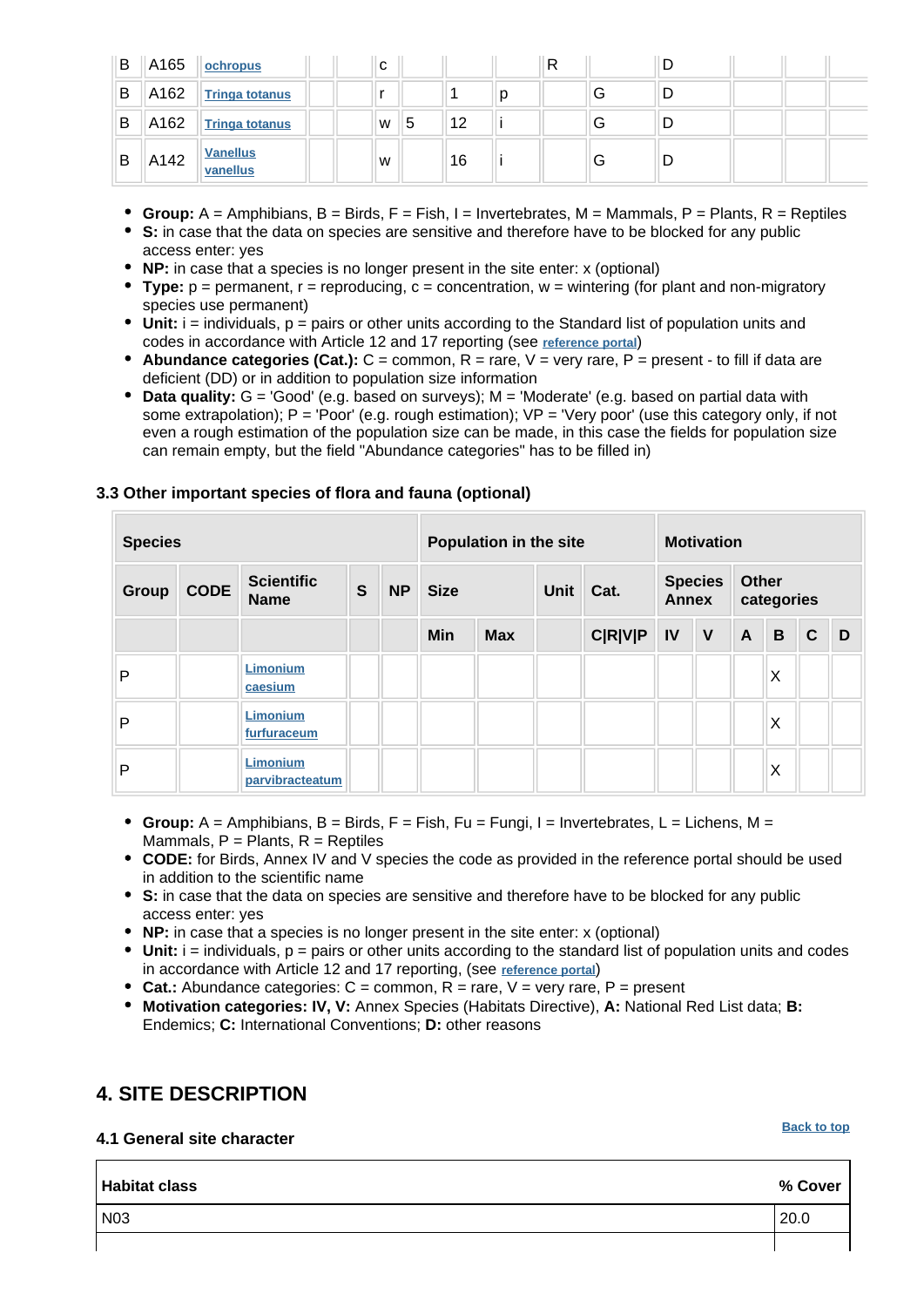| N02                        | 70.0 |
|----------------------------|------|
| N <sub>08</sub>            | 10.0 |
| <b>Total Habitat Cover</b> | 100  |

#### **Other Site Characteristics**

Formada por dos grandes lagunas, Torrevieja (1400 ha) y La Mata (700 ha), utilizadas para la su explotación salinera (mayor productor de sal de la península ibérica). Ambas lagunas están comunicadas artificialmente entre ellas y con el mar. La laguna de La Mata actúa como depósito calentador mientras que la producción de sal se realiza en la de Torrevieja.

#### **4.2 Quality and importance**

Si bien las lagunas, principalmente la de Torrevieja, contienen una concentración de sal excesiva que no permite el mantenimiento de flora acuática, sus orillas contienen excelentes representaciones de los hábitats ligados a suelos salinos, fundamentalmente el de matorrales halófilos mediterráneos, para el que este lugar es el más importante de la C. Valenciana y posiblemente de la península. Debido a sus peculiares características ambientales, estas lagunas representan un hábitat adecuado para la nidificación de láridos y limícolas. Alberga poblaciones nidificantes de 13 especies de aves acuáticas incluidas del Anexo I, e invernan de forma regular hasta 9 especies del mismo anexo. Destaca como principal localidad de nidificación de la Gaviota de Audouin, con el 72,9% de la población reproductora de la Comunidad Valenciana, y de Gaviota Picofina (79,3%). Presenta además poblaciones relevantes de Chorlitejo Patinegro (16,51%), Charrancito Común (11,6%) y Charrán Común (9,5%), presentando una de las dos únicas colonias de cría de la Pagaza Piconegra en la región valenciana. Los rangos de las poblaciones de aves reflejadas en el apartado 3.2 muestran los contingentes mínimos y máximos registrados en el periodo 2003-2008, elaborados a partir de censos oficiales.

#### **4.3 Threats, pressures and activities with impacts on the site**

| Negative Impacts                   |                                       |                                   |                           |
|------------------------------------|---------------------------------------|-----------------------------------|---------------------------|
| Rank                               | Threats<br>and<br>pressures<br>[code] | Pollution<br>(optional)<br>[code] | inside/outside<br>[i o b] |
| M                                  | G01                                   |                                   |                           |
| $\overline{\mathsf{H}}$            | K01.02                                |                                   |                           |
| $\overline{\mathsf{M}}$            | E03.03                                |                                   |                           |
| H                                  | D01.02                                |                                   |                           |
| $\overline{H}$                     | E01                                   |                                   | O                         |
| Μ                                  | J02.05                                |                                   | $\Omega$                  |
| $\overline{\mathsf{H}}$            | D02.01                                |                                   |                           |
| $\overline{\overline{\mathsf{H}}}$ | C01.05                                |                                   |                           |
| M                                  | K01.01                                |                                   | റ                         |

| The most important impacts and activities with high effect on the site |  |  |  |  |  |
|------------------------------------------------------------------------|--|--|--|--|--|

| Positive Impacts |                                                |                     |                           |
|------------------|------------------------------------------------|---------------------|---------------------------|
| Rank             | Activities,<br>management (optional)<br>[code] | Pollution<br>[code] | inside/outside<br>[i o b] |
| lН               | C01.05                                         |                     |                           |

**[Back to top](#page-0-0)**

Rank:  $H = high$ ,  $M = medium$ ,  $L = low$ 

Pollution:  $N =$  Nitrogen input, P = Phosphor/Phosphate input, A = Acid input/acidification,

 $T =$  toxic inorganic chemicals,  $Q =$  toxic organic chemicals,  $X =$  Mixed pollutions

 $i =$  inside,  $o =$  outside,  $b =$  both

# <span id="page-6-0"></span>**5. SITE PROTECTION STATUS (optional)**

#### **5.1 Designation types at national and regional level:**

| Code        | Cover [%] | Code | Cover [%] | Code | Cover [%] |
|-------------|-----------|------|-----------|------|-----------|
| <b>ES10</b> | 100.0     |      |           |      |           |